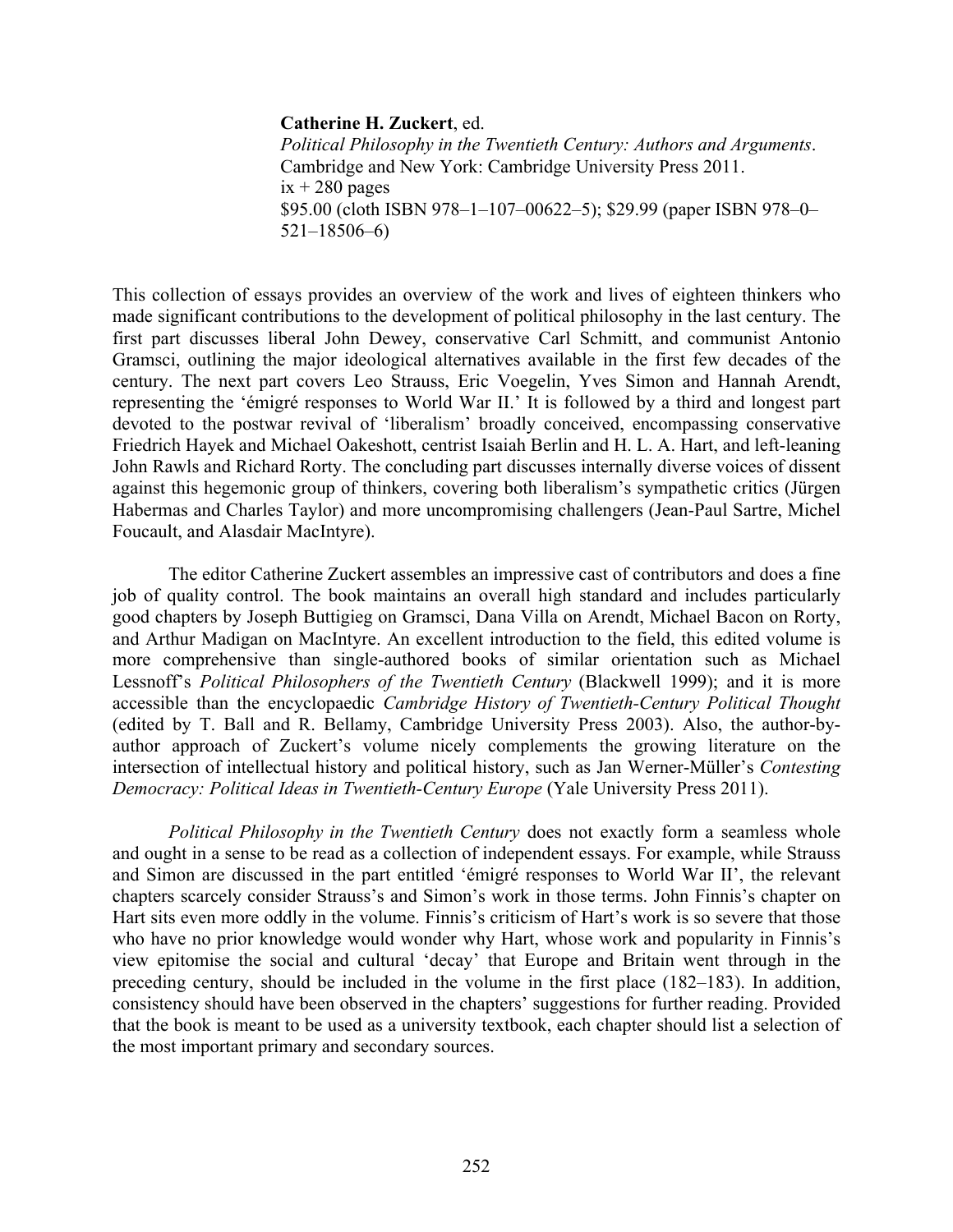Despite these minor problems and oddities, the book is undoubtedly more than the sum of its parts. Its central message, which clearly emerges in Zuckert's lucid introductory essay, is an attack on a diminishing myth about the history of political philosophy in the last six decades or so: that the discipline was 'dead' in the 1950s and 1960s and 'resurged' in 1971 with the publication of John Rawls's *A Theory of Justice*. This myth still keeps reproducing itself, not least because it appears in popular textbooks such as Adam Swift's *Political Philosophy: A Beginners' Guide for Students and Politicians* (Polity Press 2006) and Will Kymlicka's *Contemporary Political Philosophy: An Introduction* (Oxford University Press 2001). Of course, a number of scholars have argued that the quarter-century following the end of World War II was in fact a fertile period for political philosophy, and that it came to be considered 'dead' because most of the then influential thinkers neither did conform nor had to conform to the currently conventional analytic and normative style of theorising. However, this argument has often been unsupported by an actual demonstration of the substance of the purportedly 'rich' twentiethcentury work. It is this omission that Zuckert's edited volume collectively corrects with brilliant success.

As the volume conveys a degree of anti-Rawlsian message in this way, it is regrettable that Paul Weithman's chapter on Rawls is arguably the weakest one. This is by no means due to Weithman's lack of enthusiasm. On the contrary, disagreeing with Zuckert's verdict, he expresses his doubt that anyone discussed in the book is 'a greater philosopher' or 'a better person than John Rawls' (197). These claims, however, are hardly substantiated in Weithman's chapter, which makes various 'tentative and highly speculative' remarks on Rawls's motivations for constructing his theory of justice, while offering a highly incomplete discussion of the theory itself (194).

Most of the contributors are based in the United States and the book registers certain geographical biases. It unequivocally follows the West-centric convention of the discipline and does not, unlike *The Cambridge History of Twentieth-Century Political Thought*, devote even a small section to political ideas outside the West. Another and more peculiar bias is the treatment of émigré scholars. While a sound decision is made to devote one part to the émigré contribution, that part excludes those who found home *outside* the United States. We thus find Isaiah Berlin not in the 'émigré responses' but in the 'revival of liberalism' category, though his whole work may be seen as a response to Europe's twentieth-century disasters that he glimpsed in Russia before migrating to England in 1921. We likewise find Hayek – a naturalised British citizen born and educated in Vienna – in the 'liberalism' category, while his influential political work was in an important way a reaction to what he regarded as the general tendencies towards central planning that spread beyond the Axis-Allies divide in the 1930s and 1940s. Karl Popper, another renowned émigré philosopher in England from Vienna, is not only excluded from the volume but is not even mentioned as one of the 'other authors who could and perhaps should have been included' (15).

Of course, as Zuckert acknowledges, the task of compiling a list of the greatest twentiethcentury political philosophers necessarily entails a degree of arbitrary exclusion. This fact by no means indicates the book's weakness. On the contrary, it testifies to Zuckert's view about the vigour of the discipline during the last century. That said, the only serious omission to my mind is that of Max Weber, whose political thought falls into none of the major early twentieth-